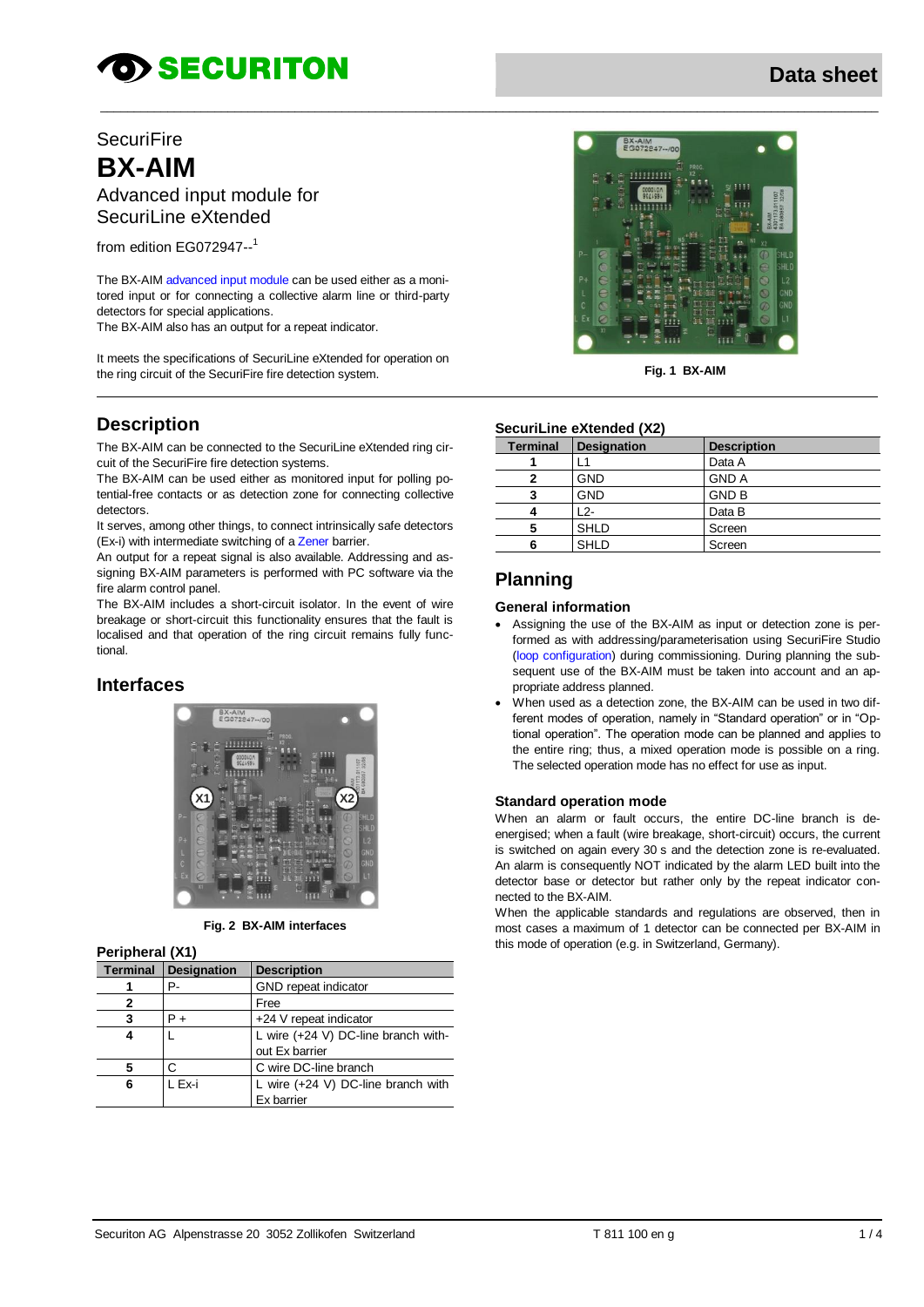## **Data sheet**

#### **Optional operation**

Only when there is a fault (wire breakage, short-circuit) is the entire DC-line branch de-energised; the current is switched on again every 30 s and the detection zone re-evaluated.

In the event of an alarm, the alarm LED built into the detector base or detector is actuated; the repeat indicator output of the BX-AIM is also activated. In this case, several detectors can be connected per BX-AIM. Hekatron Ex-i and Hochiki Ex-i detectors can also be operated in this optional operation mode.

- The connected detectors are addressable only collectively as detectors (MG 17/4). In the event of an alarm, only one alarm per detection zone is recognized, i.e. in the optional operation mode a maximum of one alarm LED can be actuated.
- A RAL 72x repeat indicator can be connected to the BX-AIM. The repeat indicator output is actuated by the fire alarm control panel in both operation modes if there is a fire.



The parallel indicator of the BX-AIM must be taken in to account in the alarm power pool of the detector line.

## **Number of detectors per BX-AIM**

The detectors listed in the table below can be connected to the BX-AIM. The maximum number of detectors per DC branch is in some cases dependent on the observance of applicable standards and guidelines concerning actuation of alarm LEDs on-site in the event of an alarm.

| Manufac-<br>turer | <b>Type</b>         | <b>Standard</b> | <b>Optional</b><br>operation operation | Qty. |
|-------------------|---------------------|-----------------|----------------------------------------|------|
| Hekatron          | MMD 130 Ex-i        | х               | х                                      | 3    |
|                   | <b>WDM 215 Ex-i</b> | X               | X                                      | 3    |
|                   | WMM 216 Ex-i        | X               | X                                      | 3    |
| Siemens           | DF1191/1192/1101-Ex | X               |                                        | 1    |
| Hochiki           | SLK-EN, SLK-E,      | X               |                                        | 10   |
|                   | SLK-ED              |                 |                                        |      |
|                   | SIH-E               | X               |                                        | 10   |
|                   | DCC-E               | X               |                                        | 10   |
|                   | DFE-90E, DFE-60E    | X               |                                        | 10   |
|                   | $HF-24-E$           | X               |                                        | 1    |
|                   | SLR-E-IS            | X               | х                                      | 8    |
|                   | DCD-1E-IS           | X               |                                        | 10   |
| Esser             | <b>DKM 1702</b>     | X               | X                                      | 10   |
| Vershoven         | DC21, C31           | X               | Χ                                      | 10   |

## **Power requirement**

For mixed operation of detectors and modules on the ring circuit, it is important to know that the BX-AIM has the power consumption of about 10 detectors. This reduces the number of connectable detectors by 10 for each BX-AIM. A maximum of 10 BX-AIMs are permitted per ring circuit.

A tool is available for calculating the maximum possible ring length and the maximum number of participants.

## **Connection examples**



**Fig. 3 Monitored input**







Base: YBF/RL-4H3H<br>Detector: SLK-E, SLK-EN, SLK-ED, HF24 (max. 1 St.),<br>SIH-E, DCC-E, DFE-90E, DFE-60E









**Fig. 7 Vershoven DKM C31**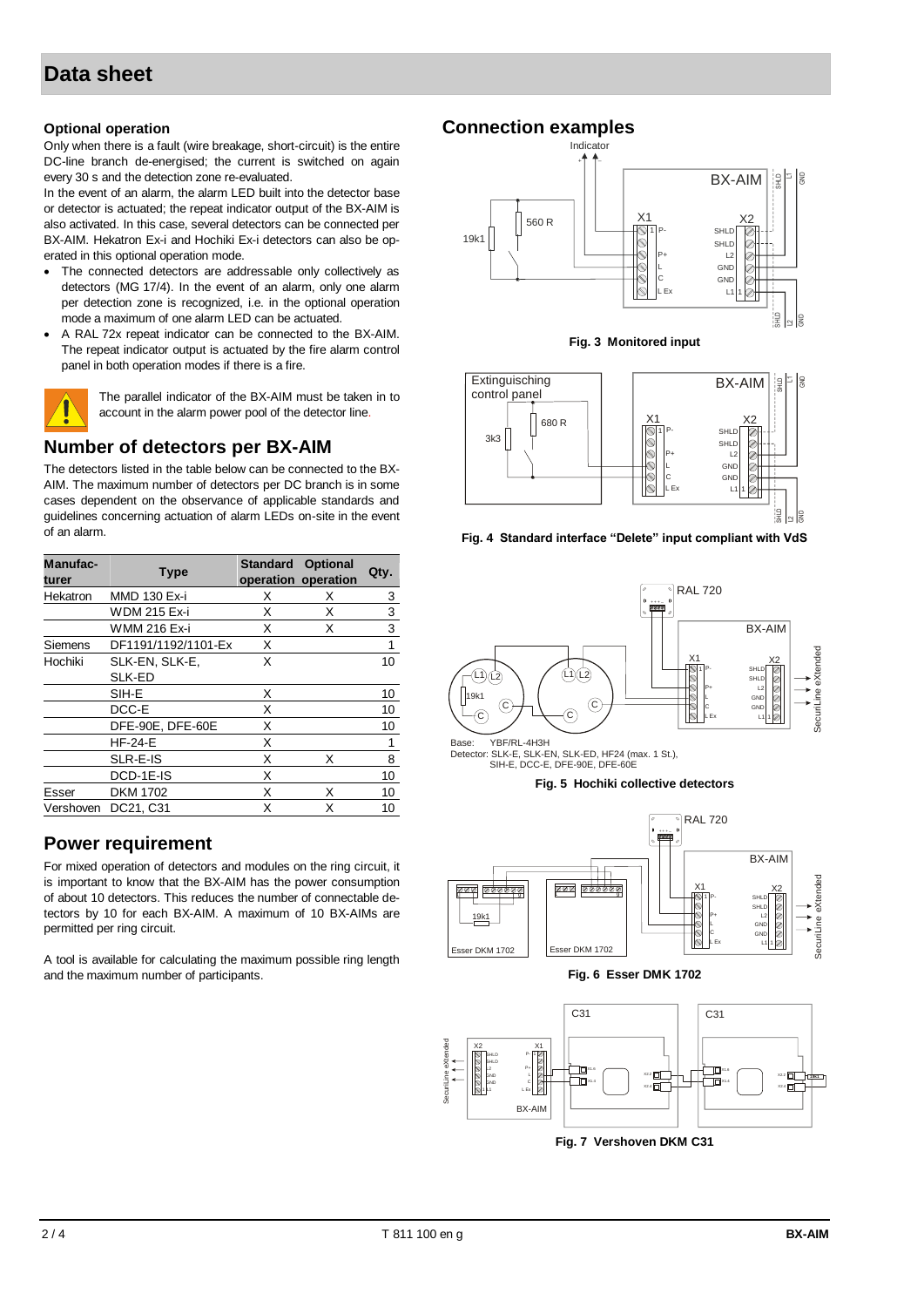## **Data sheet**









**Fig. 11 Hochiki Ex-i smoke detector SLR-E-IS**